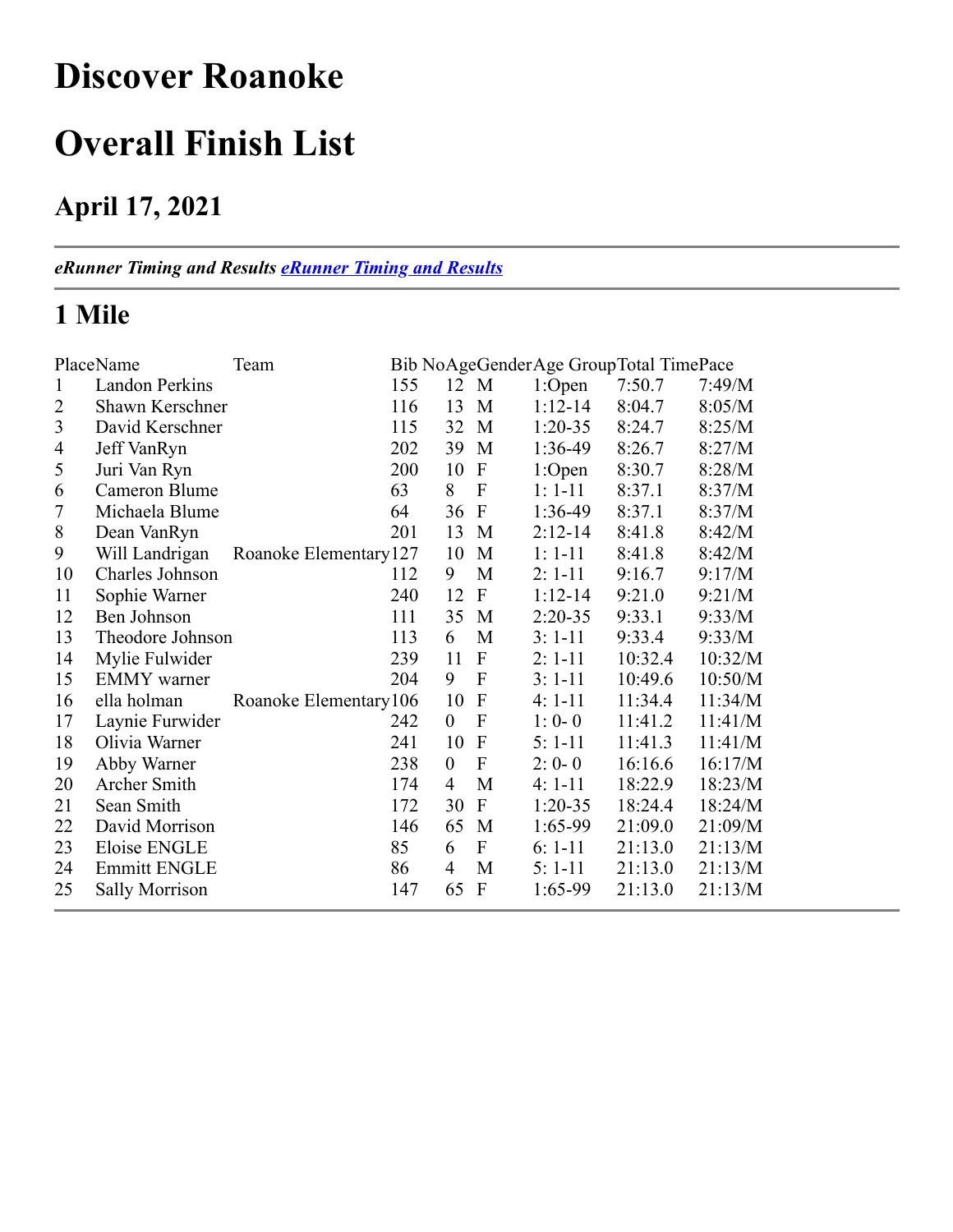## **Discover Roanoke**

### **Overall Finish List**

### **April 17, 2021**

*eRunner Timing and Results [eRunner Timing and Results](http://www.erunner.biz/)*

#### **5K**

|                | PlaceName                        | Team             |      |    |                           | Bib NoAgeGenderAge GroupTotal TimePace |         |        |
|----------------|----------------------------------|------------------|------|----|---------------------------|----------------------------------------|---------|--------|
| $\mathbf{1}$   | Tyler Isenbarger                 |                  | 109  | 16 | M                         | 1:Open                                 | 19:01.2 | 6:07/M |
| $\overline{c}$ | Zach Hittler                     |                  | 105  | 36 | M                         | 1:36-49                                | 21:50.1 | 7:03/M |
| 3              | Jesus Ferrando                   |                  | 89   | 51 | M                         | $1:50-64$                              | 22:04.8 | 7:07/M |
| $\overline{4}$ | Nikki Phillips                   |                  | 156  | 35 | $\mathbf{F}$              | 1:Open                                 | 22:20.4 | 7:11/M |
| 5              | Levi Bilyeu                      | <b>FW</b> Metals | 62   | 12 | M                         | $1: 1-19$                              | 22:42.4 | 7:20/M |
| 6              | Alyssa Niederman-LinderFW Metals |                  | 153  | 40 | $\boldsymbol{\mathrm{F}}$ | 1:36-49                                | 22:44.8 | 7:20/M |
| 7              | Sean Haiflich                    |                  | 98   | 18 | M                         | $2: 1-19$                              | 23:20.8 | 7:32/M |
| 8              | Dan Isenbarger                   |                  | 108  | 47 | M                         | 2:36-49                                | 24:25.4 | 7:53/M |
| 9              | Cindy McGovern                   |                  | 227  | 56 | $\mathbf{F}$              | $1:50-64$                              | 24:28.2 | 7:54/M |
| 10             | casey heller                     |                  | 233  | 31 | M                         | $1:20-35$                              | 24:30.7 | 7:54/M |
| 11             | Cooper Wolf                      |                  | 246  | 11 | M                         | $3:1-19$                               | 24:32.4 | 7:55/M |
| 12             | <b>Brad Wolf</b>                 |                  | 245  | 40 | M                         | 3:36-49                                | 24:35.1 | 7:56/M |
| 13             | Michael Moser                    |                  | 149  | 13 | M                         | $4:1-19$                               | 24:39.6 | 7:57/M |
| 14             | Roger Zehr                       |                  | 224  | 64 | M                         | $2:50-64$                              | 25:28.4 | 8:13/M |
| 15             | Lindsay Hittler                  |                  | 104  | 33 | $\boldsymbol{\mathrm{F}}$ | $1:20-35$                              | 25:31.9 | 8:14/M |
| 16             | heidi warner                     |                  | 205  | 17 | $\boldsymbol{\mathrm{F}}$ | $1: 1-19$                              | 25:35.7 | 8:15/M |
| 17             | Steven Vorderman                 |                  | 203  | 64 | M                         | $3:50-64$                              | 25:40.6 | 8:17/M |
| 18             | Michael Jaurigue                 |                  | 1295 | 49 | M                         | 4:36-49                                | 25:47.1 | 8:19/M |
| 19             | Jay Prichard                     |                  | 231  | 63 | M                         | $4:50-64$                              | 25:47.9 | 8:19/M |
| 20             | <b>Sheryle Braaten</b>           | FW Metals        | 69   | 61 | $\boldsymbol{\mathrm{F}}$ | $2:50-64$                              | 26:12.2 | 8:27/M |
| 21             | Dustin Campbell                  |                  | 73   | 24 | M                         | $2:20-35$                              | 26:12.3 | 8:27/M |
| 22             | Jeremy Rice                      |                  | 160  | 27 | M                         | $3:20-35$                              | 26:12.7 | 8:27/M |
| 23             | Mindi Troyer                     |                  | 198  | 29 | $\boldsymbol{F}$          | $2:20-35$                              | 26:24.4 | 8:31/M |
| 24             | Natalie Marshall                 |                  | 134  | 34 | $\boldsymbol{F}$          | $3:20-35$                              | 26:24.6 | 8:31/M |
| 25             | Joe Azbell                       |                  | 47   | 40 | M                         | 5:36-49                                | 26:53.1 | 8:40/M |
| 26             | Tim Deal                         |                  | 81   | 65 | M                         | 1:65-99                                | 26:53.2 | 8:40/M |
| 27             | Sarah Poorman                    |                  | 157  | 34 | $\boldsymbol{\mathrm{F}}$ | $4:20-35$                              | 27:06.9 | 8:45/M |
| 28             | <b>Howard Moser</b>              |                  | 148  | 53 | M                         | 5:50-64                                | 27:14.3 | 8:47/M |
| 29             | Cortney Miller                   |                  | 144  | 44 | $\boldsymbol{F}$          | 2:36-49                                | 27:23.9 | 8:50/M |
| 30             | sage thomas                      |                  | 194  | 18 | $\boldsymbol{\mathrm{F}}$ | $2: 1-19$                              | 27:24.5 | 8:51/M |
| 31             | rachel thomas                    |                  | 193  | 49 | $\mathbf{F}$              | $3:36-49$                              | 27:26.3 | 8:51/M |
| 32             | <b>NOAH WARNER</b>               |                  | 206  | 16 | M                         | $5:1-19$                               | 28:02.9 | 9:03/M |
| 33             | Mike Eifert                      |                  | 226  | 56 | M                         | 6:50-64                                | 28:13.9 | 9:06/M |
| 34             | Sara Miller                      |                  | 247  | 43 | $\mathbf F$               | 4:36-49                                | 28:58.7 | 9:21/M |
| 35             | <b>Scott Finley</b>              |                  | 228  | 62 | M                         | $7:50-64$                              | 29:34.6 | 9:32/M |
| 36             | DJ Hartley                       |                  | 100  | 60 | M                         | 8:50-64                                | 29:36.5 | 9:33/M |
| 37             | Neil Zehr                        |                  | 221  | 34 | M                         | $4:20-35$                              | 29:42.6 | 9:35/M |
| 38             | Amanda Szalkowski                |                  | 190  | 33 | $\mathbf{F}$              | 5:20-35                                | 29:47.4 | 9:37/M |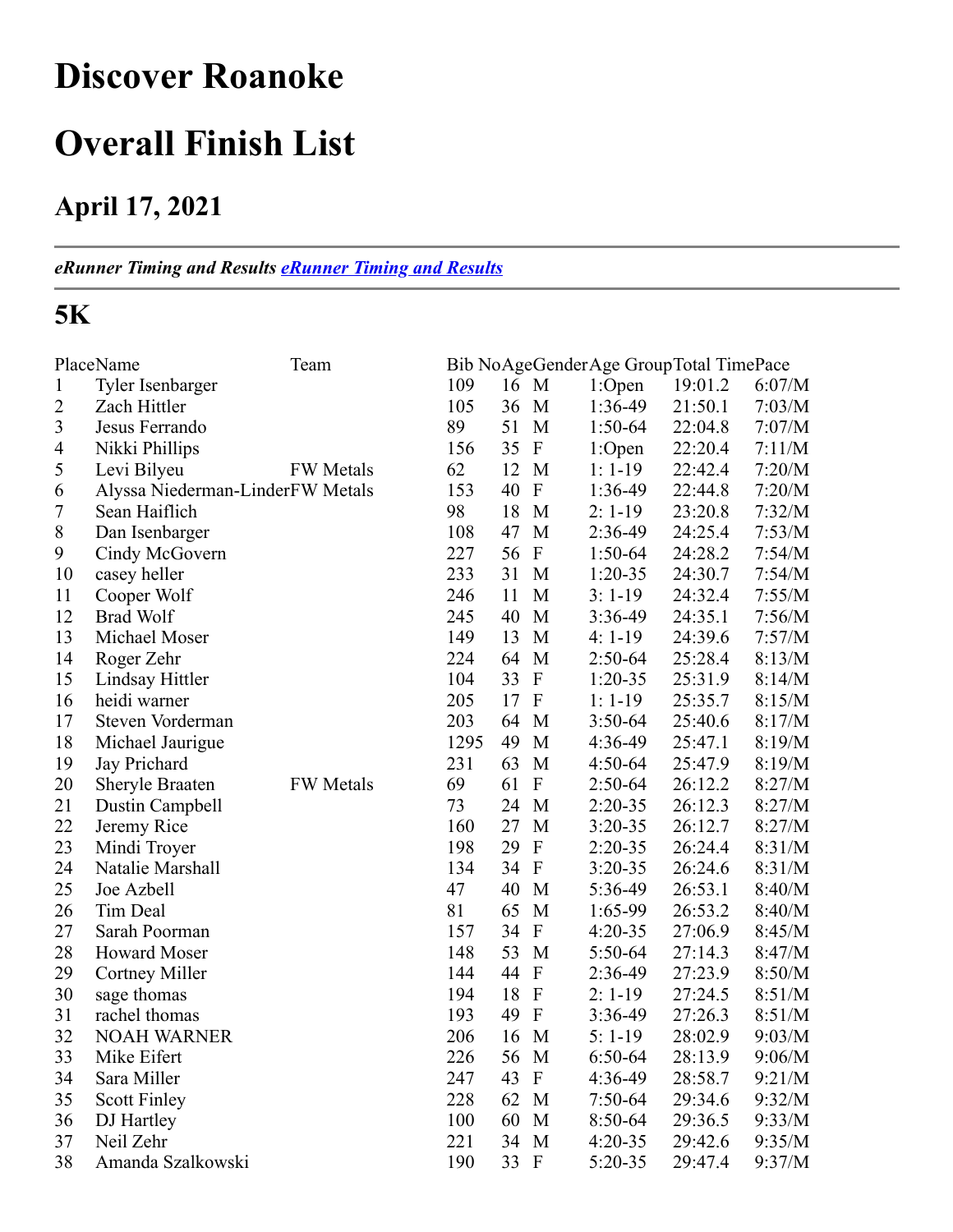| 39 | Katherine Dillon        |                         | 82   | 33 | $\mathbf{F}$              | $6:20-35$ | 30:40.1 | 9:54/M  |
|----|-------------------------|-------------------------|------|----|---------------------------|-----------|---------|---------|
| 40 | Cameron Youngblood      |                         | 218  | 33 | $\mathbf{F}$              | $7:20-35$ | 30:44.5 | 9:55/M  |
| 41 | <b>OWEN</b> warner      |                         | 207  | 14 | M                         | $6: 1-19$ | 30:57.6 | 9:59/M  |
| 42 | Kris Krueger            |                         | 125  | 30 | M                         | 5:20-35   | 31:06.0 | 10:02/M |
| 43 | Maggie Krueger          |                         | 126  | 31 | $\boldsymbol{\mathrm{F}}$ | $8:20-35$ | 31:06.2 | 10:02/M |
| 44 | Caitlin Banton          |                         | 49   | 29 | $\mathbf{F}$              | $9:20-35$ | 31:09.2 | 10:03/M |
| 45 | Alyson Grabner          |                         | 96   | 24 | $\mathbf{F}$              | 10:20-35  | 31:26.5 | 10:09/M |
| 46 | Mya Wolf                |                         | 244  | 13 | $\mathbf{F}$              | $3:1-19$  | 31:34.5 | 10:11/M |
| 47 | Kathy Amborn            |                         | 42   | 58 | $\mathbf F$               | $3:50-64$ | 32:12.6 | 10:23/M |
| 48 | Krystal Sullivan-Doyle  |                         | 185  | 35 | $\mathbf{F}$              | 11:20-35  | 32:47.5 | 10:35/M |
| 49 | Rhyder McFadden         |                         | 243  | 14 | M                         | $7:1-19$  | 32:51.2 | 10:36/M |
| 50 | Diane Sheets            |                         | 168  | 54 | $\mathbf F$               | $4:50-64$ | 33:41.8 | 10:52/M |
| 51 | Andrew Roth             |                         | 1000 | 23 | M                         | $6:20-35$ | 34:02.7 | 10:59/M |
| 52 | Kylie Grabau            |                         | 95   | 23 | $\mathbf{F}$              | 12:20-35  | 34:03.5 | 10:59/M |
| 53 | Rebecca Zehr            |                         | 223  | 64 | $\mathbf{F}$              | 5:50-64   | 34:46.5 | 11:13/M |
| 54 | Colleen Marshall        |                         | 237  | 61 | $\mathbf{F}$              | 6:50-64   | 35:17.6 | 11:23/M |
| 55 | Kathryn McKible         |                         | 137  | 31 | $\mathbf F$               | 13:20-35  | 35:46.4 | 11:32/M |
| 56 | Diane Ackerman          |                         | 6    | 60 | $\mathbf{F}$              | $7:50-64$ | 35:48.3 | 11:33/M |
| 57 | Kayla Smith             |                         | 175  | 30 | $\mathbf{F}$              | 14:20-35  | 36:29.2 | 11:46/M |
| 58 | Harlyn Billings         |                         | 60   | 11 | $\boldsymbol{\mathrm{F}}$ | $4:1-19$  | 37:35.0 | 12:07/M |
| 59 | megan ENGLE             |                         | 87   | 39 | $\mathbf F$               | 5:36-49   | 37:55.9 | 12:14/M |
| 60 | <b>DEB NEHER</b>        |                         | 150  | 55 | $\mathbf{F}$              | 8:50-64   | 38:00.5 | 12:16/M |
| 61 | <b>ROB NEHER</b>        |                         | 152  | 55 | M                         | 9:50-64   | 38:01.8 | 12:16/M |
| 62 | Kerry Sensenig          |                         | 166  | 37 | $\mathbf{F}$              | 6:36-49   | 38:25.3 | 12:24/M |
| 63 | <b>Stacey Stanton</b>   |                         | 178  | 45 | $\mathbf F$               | 7:36-49   | 38:31.3 | 12:26/M |
| 64 | Jennifer Ford           |                         | 92   | 58 | $\mathbf{F}$              | $9:50-64$ | 38:32.3 | 12:26/M |
| 65 | <b>Tommy Smith</b>      |                         | 173  | 54 | M                         | 10:50-64  | 38:41.3 | 12:29/M |
| 66 | Alicia Ripplinger       |                         | 161  | 38 | $\mathbf F$               | 8:36-49   | 38:51.0 | 12:32/M |
| 67 | <b>JULIE BOLENBAUGH</b> |                         | 65   | 44 | $\mathbf{F}$              | 9:36-49   | 39:38.4 | 12:47/M |
| 68 | <b>KRISTY FISHER</b>    |                         | 90   | 44 | $\mathbf{F}$              | 10:36-49  | 40:06.9 | 12:56/M |
| 69 | Dan Marshall            |                         | 236  | 62 | M                         | 11:50-64  | 40:07.5 | 12:57/M |
| 70 | Chelli Smith            | <b>Church Ladies</b>    | 170  | 55 | $\mathbf{F}$              | 10:50-64  | 40:15.3 | 12:59/M |
| 71 | Denise Schumm           | Church Ladies           | 165  | 57 | $\mathbf F$               | 11:50-64  | 40:15.7 | 12:59/M |
| 72 | Angelina Bayoneta       |                         | 57   | 47 | $\mathbf{F}$              | 11:36-49  | 40:46.8 | 13:09/M |
| 73 | Roger Buchtman          | <b>FW</b> Metals        | 70   | 64 | M                         | 12:50-64  | 42:41.0 | 13:46/M |
| 74 | <b>KIRSTEN BOSWELL</b>  |                         | 68   | 29 | $\mathbf{F}$              | 15:20-35  | 44:19.6 | 14:18/M |
| 75 | Diana Whitted           | <b>FW</b> Metals        | 209  | 50 | $\mathbf{F}$              | 12:50-64  | 45:55.7 | 14:49/M |
| 76 | Sarah Stine             | The Cool Kids Table 180 |      | 30 | $\mathbf{F}$              | 16:20-35  | 46:42.7 | 15:04/M |
| 77 | Kelsey Meyer            | The Cool Kids Table 139 |      | 30 | $\mathbf{F}$              | 17:20-35  | 46:42.8 | 15:04/M |
| 78 | Diane Little            |                         | 131  | 63 | $\mathbf{F}$              | 13:50-64  | 46:58.3 | 15:09/M |
| 79 | Clay Little             |                         | 130  | 61 | M                         | 13:50-64  | 47:01.4 | 15:10/M |
| 80 | Joe Foster              |                         | 232  | 55 | M                         | 14:50-64  | 47:24.6 | 15:18/M |
| 81 | Susan Stoppenhagen      |                         | 182  | 52 | $\mathbf{F}$              | 14:50-64  | 47:43.1 | 15:24/M |
| 82 | ronda flesch            | <b>Church Ladies</b>    | 91   | 57 | $\mathbf{F}$              | 15:50-64  | 47:43.9 | 15:24/M |
| 83 | cindy meyer             | <b>Church Ladies</b>    | 138  | 55 | $\mathbf{F}$              | 16:50-64  | 47:45.6 | 15:24/M |
| 84 | sheryl bauermeister     | Church Ladies           | 56   | 52 | $\mathbf{F}$              | 17:50-64  | 47:45.8 | 15:24/M |
| 85 | Rebecca Klotz           |                         | 120  | 29 | $\mathbf{F}$              | 18:20-35  | 48:04.9 | 15:31/M |
| 86 | Alexandra Wissing       |                         | 216  | 28 | $\mathbf{F}$              | 19:20-35  | 48:05.2 | 15:31/M |
| 87 | Piper Whetstone         |                         | 208  | 26 | $\mathbf{F}$              | 20:20-35  | 48:05.9 | 15:31/M |
| 88 | Jacque Jansing          |                         | 110  | 43 | $\mathbf{F}$              | 12:36-49  | 48:15.6 | 15:34/M |
| 89 | June Hinton             |                         | 103  | 66 | $\mathbf{F}$              | $1:65-99$ | 48:36.8 | 15:41/M |
| 90 | Kerri Williams          |                         | 212  | 50 | $\mathbf{F}$              | 18:50-64  | 49:10.3 | 15:52/M |
| 91 | Mary Roush              |                         | 163  | 49 | $\mathbf{F}$              | 13:36-49  | 49:10.5 | 15:52/M |
| 92 | Keri Aichele            |                         | 41   | 49 | $\mathbf{F}$              | 14:36-49  | 49:10.5 | 15:52/M |
|    |                         |                         |      |    |                           |           |         |         |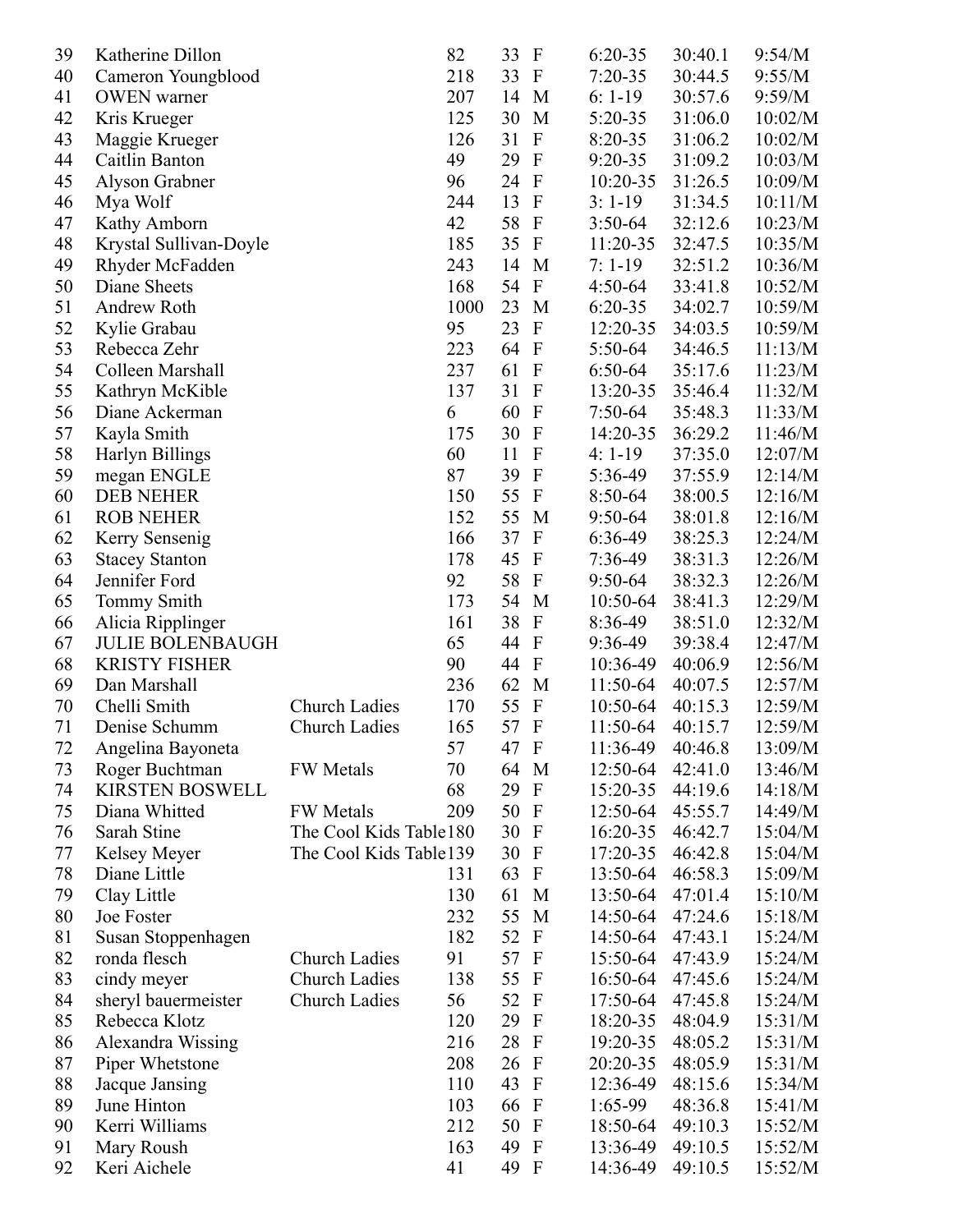| 93  | Debbie Lloyd          |                  | 132 | 54 F             |              | 19:50-64                               | 49:22.0 | 15:56/M |
|-----|-----------------------|------------------|-----|------------------|--------------|----------------------------------------|---------|---------|
| 94  | <b>Vicky Eisenhut</b> |                  | 84  | 68               | $\mathbf{F}$ | $2:65-99$                              | 49:22.1 | 15:56/M |
| 95  | Cathy Swartz          |                  | 189 | 66               | $\mathbf F$  | $3:65-99$                              | 49:45.8 | 16:03/M |
| 96  | Kyle Zanker           |                  | 219 | 64               | $\mathbf F$  | 20:50-64                               | 49:45.9 | 16:03/M |
| 97  | Jennifer Adair        |                  | 40  | 55               | $\mathbf F$  | 21:50-64                               | 50:35.5 | 16:19/M |
| 98  | Susan Miller          |                  | 143 | 65               | $\mathbf{F}$ | 4:65-99                                | 50:52.8 | 16:25/M |
| 99  | Jean Feasel           | <b>FW</b> Metals | 88  | $\boldsymbol{0}$ | $\mathbf{F}$ | $1:0-0$                                | 50:53.2 | 16:25/M |
| 100 | Brenda Stoffel        |                  | 181 | 57 F             |              | 22:50-64                               | 51:17.4 | 16:33/M |
|     |                       |                  |     |                  |              |                                        |         |         |
|     | PlaceName             | Team             |     |                  |              | Bib NoAgeGenderAge GroupTotal TimePace |         |         |
| 101 | Catherine Tarka       |                  | 191 | 57 F             |              | 23:50-64                               | 51:17.4 | 16:33/M |
| 102 | Debra Asher           |                  | 45  | $\theta$         | $\mathbf F$  | $2:0-0$                                | 52:05.1 | 16:48/M |
| 103 | Dick Harnly           |                  | 99  | 83               | M            | $2:65-99$                              | 56:10.9 | 18:07/M |
| 104 | Alan Billings         | <b>FW</b> Metals | 59  | 66               | M            | $3:65-99$                              | 56:46.9 | 18:19/M |
| 105 | Jenny Deal            |                  | 79  | 58               | $\mathbf{F}$ | 24:50-64                               | 57:08.8 | 18:26/M |
| 106 | Brynna Surfus         | Surfus           | 186 | 8                | $\mathbf{F}$ | $5:1-19$                               | 58:04.3 | 18:44/M |
| 107 | Robin Surfus          | Surfus           | 187 | 41               | $\mathbf{F}$ | 15:36-49                               | 58:08.7 | 18:45/M |
| 108 | Melissa Boothman      |                  | 67  | 40               | $\Gamma$     | 16:36-49                               | 58:09.0 | 18:45/M |
| 109 | Kora Shake            |                  | 167 | 12               | $\mathbf F$  | $6: 1-19$                              | 58:09.2 | 18:46/M |
| 110 | Michelle Pyles        |                  | 159 | 40               | $\mathbf F$  | 17:36-49                               | 58:09.3 | 18:46/M |
| 111 | Kendra Stroud         |                  | 184 | 34               | $\mathbf{F}$ | 21:20-35                               | 58:09.3 | 18:46/M |
| 112 | <b>Rylie Surfus</b>   | Surfus           | 188 | 12               | $\mathbf F$  | $7:1-19$                               | 58:09.9 | 18:46/M |
|     |                       |                  |     |                  |              |                                        |         |         |